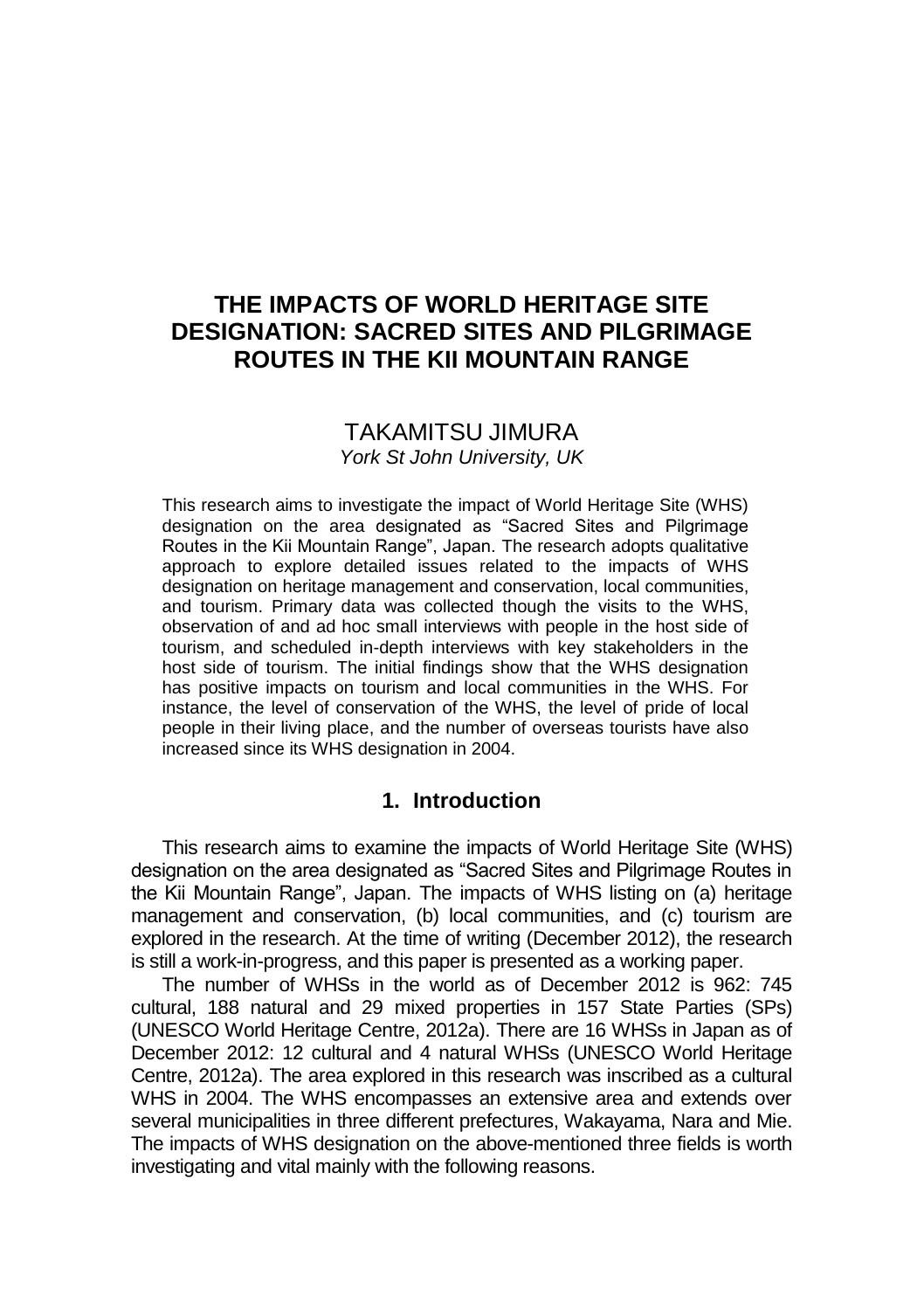First, there are only three WHSs which encompass pilgrimage routes in the world as of December 2012, and these routes have not been studied enough as cultural WHSs in previous tourism studies. Second, except the WHS looked at in this research, other two WHSs which include pilgrimage routes are "Route of Santiago de Compostela" in Spain (listed in 1993) and "Routes of Santiago de Compostela in France" (listed in 1998). In fact; however, both of the two WHSs mean the ways to Santiago de Compostela in Spain, one of the most significant pilgrimage sites for Christianity, and both WHSs are located in Europe (West). On the other hand, the sacred sites and pilgrimage routes studied in this research is located in Japan (East) (listed in 2004), and has close links with "Shintoism", "Buddhism" and/or "Shugendo". "Shugendo" means a syncretism of Japanese ancient mountain worship. The routes related to such non-Christian religions, especially "Shugendo", have not been explored well in previous tourism studies. Lastly, the significance of tourism for most WHSs, especially for cultural WHSs, in terms of the sustainability of WHSs has been more and more recognised by UNESCO, ICOMOS, academics, and practitioners in recent years. This could be evidenced by an increase in the number of opportunities to share and exchange various ideas, views and practice at conferences, symposiums, workshops and so on.

## **2. Theoretical Framework**

#### 2.1 Scared Sites, Pilgrimage Routes and Religious Tourism

Tourism is not a new phenomenon. In the Western world, some types of activities which can be seen as tourism in a current context already existed in the Greek and Roman eras (Page and Connell, 2009). Early tourism had various purposes such as leisure, trade and military.

In the Western world, people began to travel to attend religious festivals and events, or for pilgrimages in the Middle Ages (the  $5<sup>th</sup> - 15<sup>th</sup>$  centuries) (Page and Connell, 2009). During this period, the Western world saw the rise of Christianity, including the development of monastic orders and a feudal system. In this situation, most holidays were taken to attend religious festivals, though this did not always include movement to a different place. In the 16<sup>th</sup> century, in England, the most important holidays for people were still related to their religion (e.g. annual parish feast, wake or revel), and still did not always include movement. During the 18<sup>th</sup> century, the Grand Tour became very popular amongst young aristocrats in some Western countries (Page and Connell, 2009). Some of the activities taken in the Grand Tour can be seen as religious tourism. For example, Venice was popular around May and June for the Ascensiontide, whilst Rome was favoured at Christmas, both for the renowned festivities (Towner, 1996).

Generally speaking, Christianity and the Western world have been studied more than other major religions and the rest of the world in previous tourism studies. In fact, as far as the researcher is aware, there are not many tourism studies which deal with "Shintoism", "Buddhism" and/or "Shugendo and Japan.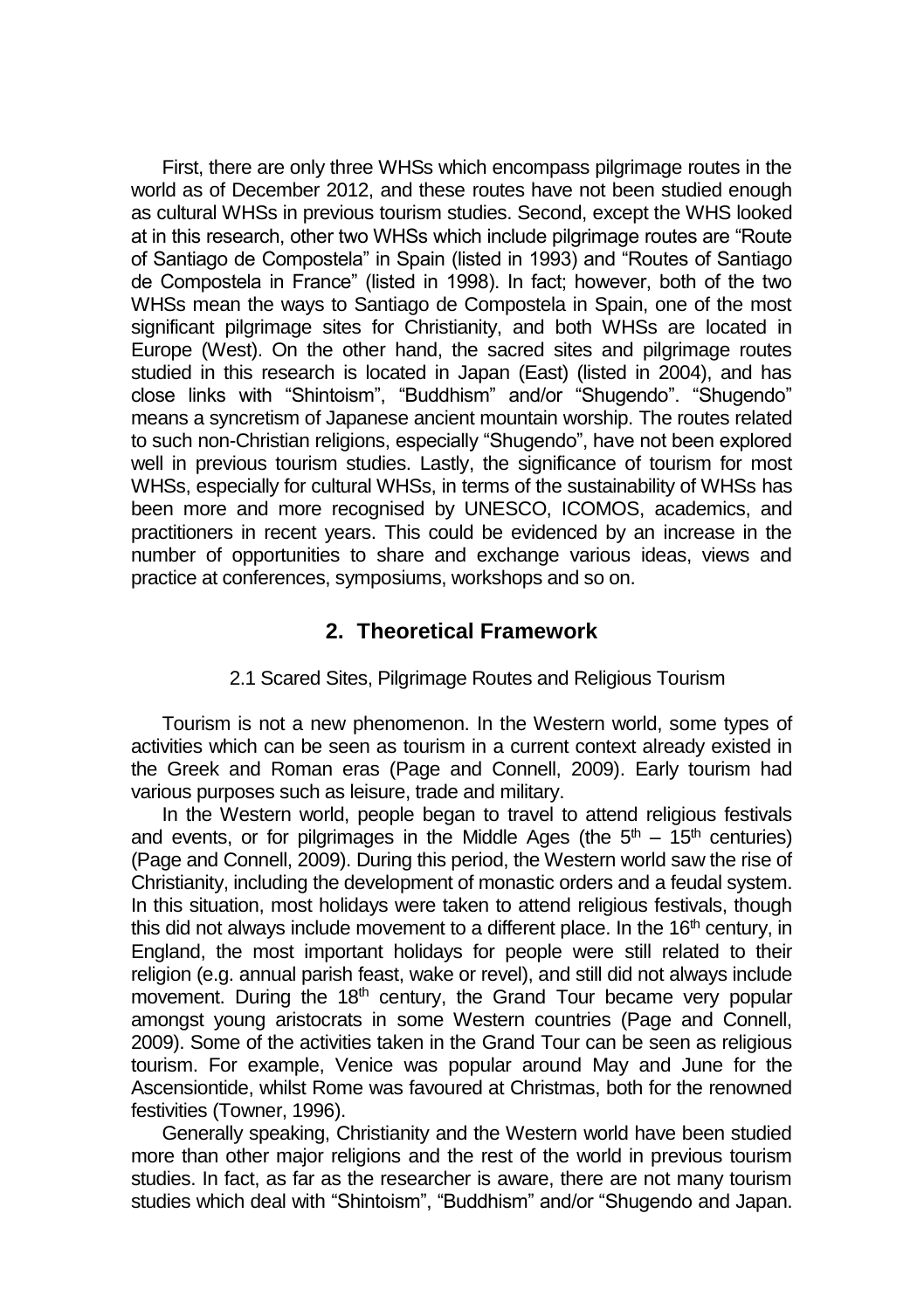"Okage-mairi" in the Edo period (1603-1868) can be seen as the oldest type of religious tourism in Japan, and is also 'recognised as a forerunner of modernday Japanese tourism' (Linhart and Fruhstuck, 1998 cited in Cooper et al., 2008: 111). Okage-mairi means the religious tourism to Ise Jingu (Shinto shrine) in Mie prefecture made by ordinary people. This travel was seen as an once-in-a-lifetime opportunity as ordinary people, especially farmers, could not travel freely and need a large amount of time and money. People travelled to Ise Grand Shrine from other regions of Honshu Island and Shikoku and Kyushu Islands to receive good luck or protection from the gods. The pilgrimage routes to Ise Jingu were also developed with the growing popularity of okage-mairi.

It can be said religious tourism is still popular as type of current tourism in both the Western world and Japan. The WHS studied in this research can be regarded as sacred sites and pilgrimage routes because of its historical linkage with religions such as "Shintoism", "Buddhism" and/or "Shugendo". Shackley (2001) developed a classification of sacred sites (see Table 1). In light of the categorisaion in Table 1, shrines and temples examined in this research would fall into Categories 4 and/or 10, and the mountains which have such sacred sites (Koya-san and Yoshino-yama) would fall into Category 8. In recent years, Kumano Sanzan has been seen as one of "power spots" (In Japan, this means the places which can give a spiritual power of the site to people). Hence, some Japanese people, especially young women, visit the sites such as Kumano Sanzan to receive the power. In this sense, Kumano Sanzan would fall into Category 11.

| Category   Type |                          | Examples                                                                             |
|-----------------|--------------------------|--------------------------------------------------------------------------------------|
| $\mathbf{1}$    | Single nodal feature     | Canterbury Cathedral, Emerald<br><b>Buddha</b><br>(Bangkok), Hagia Sophia (Istanbul) |
| $\overline{2}$  | Archaeological sites     | Machu Picchu (Peru), Chichen Itza (Mexico)                                           |
| 3               | <b>Burial sites</b>      | Catacombs (Rome), Pyramids (Giza)                                                    |
| $\overline{4}$  | Detached temples/shrines | Borobudur, Ankgor Wat, Amritsar                                                      |
| 5               | Whole towns              | Jerusalem,<br>Varanasi,<br>Assisi,<br>Rome.<br><b>Bethlehem</b>                      |
| 6               | Shrine/temple complexes  | St<br>Lalibela (Ethiopia), Patala<br>(Tibet),<br>Katherine's Monastery (Egypt)       |
| $\overline{7}$  | Earth energy' sites      | Nazca Lines (Peru), Glastonbury                                                      |
| 8               | Sacred mountains         | Uluru, Everest, Tai Shan, Athos, Mt Fuji                                             |
| 9               | Sacred islands           | Rapa Nui, Lindisfarne, Iona, Mont-St-Michel                                          |
| 10              | Pilgrimage foci          | Mecca, Medina, Mt Kailash, Compostela                                                |
| 11              | Secular pilgrimage       | Robben Island<br>(RSA), Goree (Senegal),<br>Holocaust sites                          |

**Table 1: Classification of Sacred Sites (Source: Shackley, 2001)**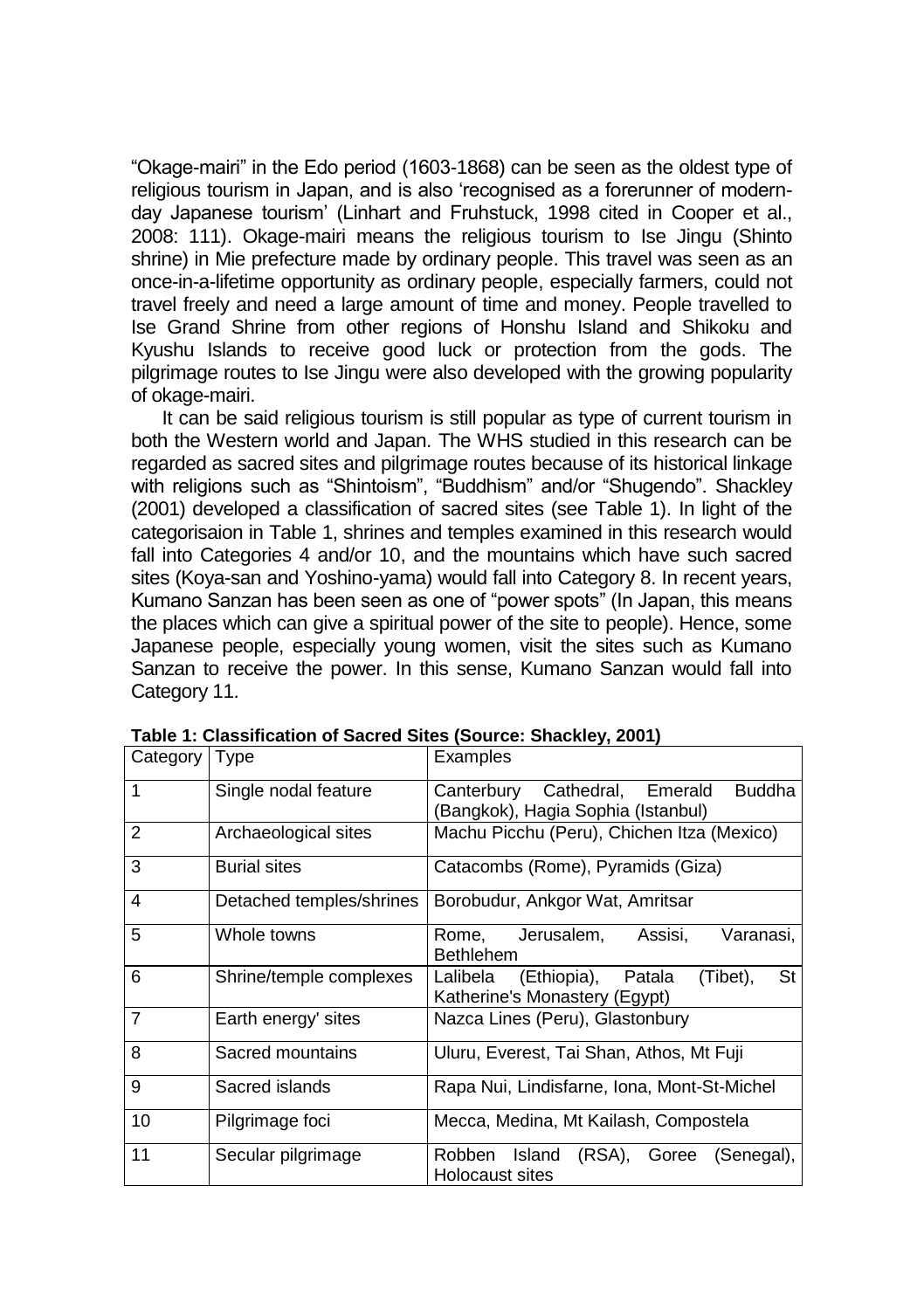#### 2.2 Management and conservation of WHSs

To be inscribed as a WHS, first every candidate site needs to be listed on the Tentative List which is prepared within each States Party (SP) through consultation with local authorities, non-government organisations, members of the public, private owners (Leask, 2006). In fact; however, some stakeholders such as the member of the public and private owners at a candidate site might not be involved enough in this process (Jimura, 2007) and these stakeholders are unlikely to understand the meaning of WHS fully even after its listing (Jimura, 2007; 2011).

The candidate site nominated by its SP must have a detailed management plan and a strong legal framework as part of the Nomination Documents for a WHS status (Jimura 2007; 2011, Shackley, 1998). This means that the management and conservation plan for the candidate site would need to be improved or enhanced accordingly through the nomination process (Smith, 2002). In other words, central government in SPs would need to develop the plan based on the advice from World Heritage Centre, advisory bodies from within the States Party, IUCN, ICOMOS, regional authorities, local government, local trusts and experts and consultation (Leask, 2006). The site needs to keep improving their management and conservation plan even after it was designated as a WHS (Bianchi, 2002; Smith, 2002). However, having an excellent management and conservation plan is not enough for the management and conservation of the WHSs. Jimura (2007) conducted the resident survey in Saltaire, the UK and Shirakawa-mura, Japan. In case of Saltaire, 32.0% of the questionnaire respondents think the level of conservation of the site has increased since WHS listing in 2001, and only 2.0% think it has decreased. In case of Shirakawa-mura, on the other hand, only 12.6% of the respondents think the level of conservation of the site has increased, and 44.6% think it has actually decreased. Hence, it can be said that an increase in the level of conservation of the site cannot be fully guaranteed even after WHS designation. In case of Shirakawa-mura, a decrease in the level of conservation was caused mainly by rapid and extensive tourism development after its WHS listing in 1994 (Jimura, 2007; 2011).

The involvement of local communities in the management and conservation of the WHS as well as its nomination process is essential. In fact to 'encourage participation of the local population in the preservation of their cultural and natural heritage' is part of the mission of WHSs (UNESCO World Heritage Centre, 2012b). In addition to the management and conservation plan, Jimura (2011) suggests that a comprehensive tourism management plan is also required for WHSs (e.g. Shirakawa-mura, Japan) for the successful future of the site as a place to live, a WHS and a tourist destination.

This research will examine (a) how the WHS is managed and conserved, considering the issues pointed out above (Section 1) in "Sacred Sites and Pilgrimage Routes in the Kii Mountain Range".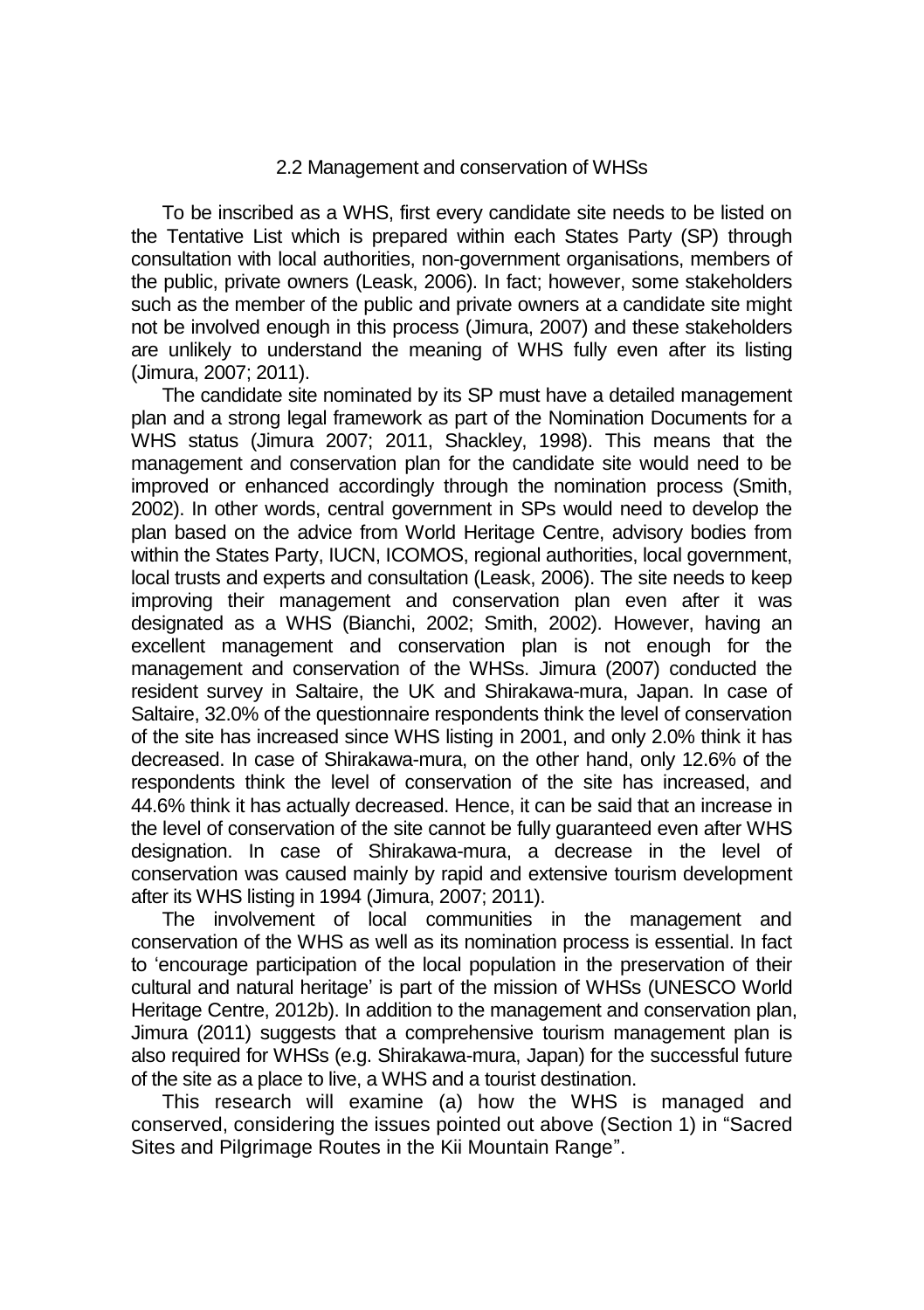#### 2.3 The Impacts of WHS inscription

WHS listing can bring a wide range of changes to local communities and tourism in the area designated as a WHS (Jimura, 2007; 2011). In light of the nature and characteristics of the WHS examined in this research, the following points should be noted as prominent examples.

- (1) **Funding** According to UNESCO World Heritage Centre (2012c), 'The World Heritage Fund (WHF) provides about US\$4 million annually to support activities requested by SPs in need of international assistance. It includes compulsory and voluntary contributions from the SPs, as well as from private donations. The World Heritage Committee (WHCommittee) allocates funds according to the urgency of requests, priority being given to the most threatened sites'. As pointed out by Jimura (2007) in his study on Saltaire, a British WHS, the issue is that WHS designation cannot bring any funding automatically. This is true to all the WHSs in the world except some exceptive WHSs which could obtain some automatic funding from national, regional and/or local government (e.g. Shirakawa-mura, Japan).
- (2) **Site Image and Recognition** More recognition of the site is caused by WHS destination (Jimura, 2007; Shackley, 1998; Smith, 2002). The image of the site is also enhanced by the designation (Bianchi, 2002; Jimura, 2007; Smith, 2002). Bianchi (2002) and Smith (2002) also state that a WHS status can be seen as a marker of authenticity and quality for overseas tourists.
- (3) **Tourists and Visitors** In principle, UNESCO places equal emphasis on the conservation and the use of WHSs (Jimura, 2011: 291). However, it is clear that the physical environment of WHSs, especially those which are fragile and/or not well-managed, has been severely damaged by excessive visitation (Smith, 2002) and this could also mean overcrowding of the WHSs. Regarding the relationship between a WHS status and the number of visitors/tourists, Hall and Piggin (2003) state that a WHS status does not guarantee an increase in the visitor number. On the other hand, Asakura (2008) notes that the Japanese WHSs which were not famous amongst tourists before WHS inscription are more likely to see a huge increase in the number of tourists/visitors after the designation. Jimura (2007; 2011) concludes that in case of Shirakawa-mura, a Japanese WHS, the number of domestic tourists has seen a much larger increase than that of overseas tourists. Shepherda, Yub and Huiminc (2012) examined the tourists to Wutai Shan, China as a WHS and a tourist destination, and conclude that the majority of them are domestic tourists with religious (Buddhism) intentions. Hence, it could also be said that not all the WHSs see a clear increase in the number of overseas tourists.
- (4) **Local Culture** In their study on Bukhara, Uzbekistan, Airey and Shackley (1998) argue that WHS listing could revitalise local products, such as silk carpets, textiles and silver. Shackley (1998) also confirms the same kind of impact in Ninstints, Canada. Whilst, Bianchi and Boniface (2002) point out that negative changes such as degradation and commercialisation of local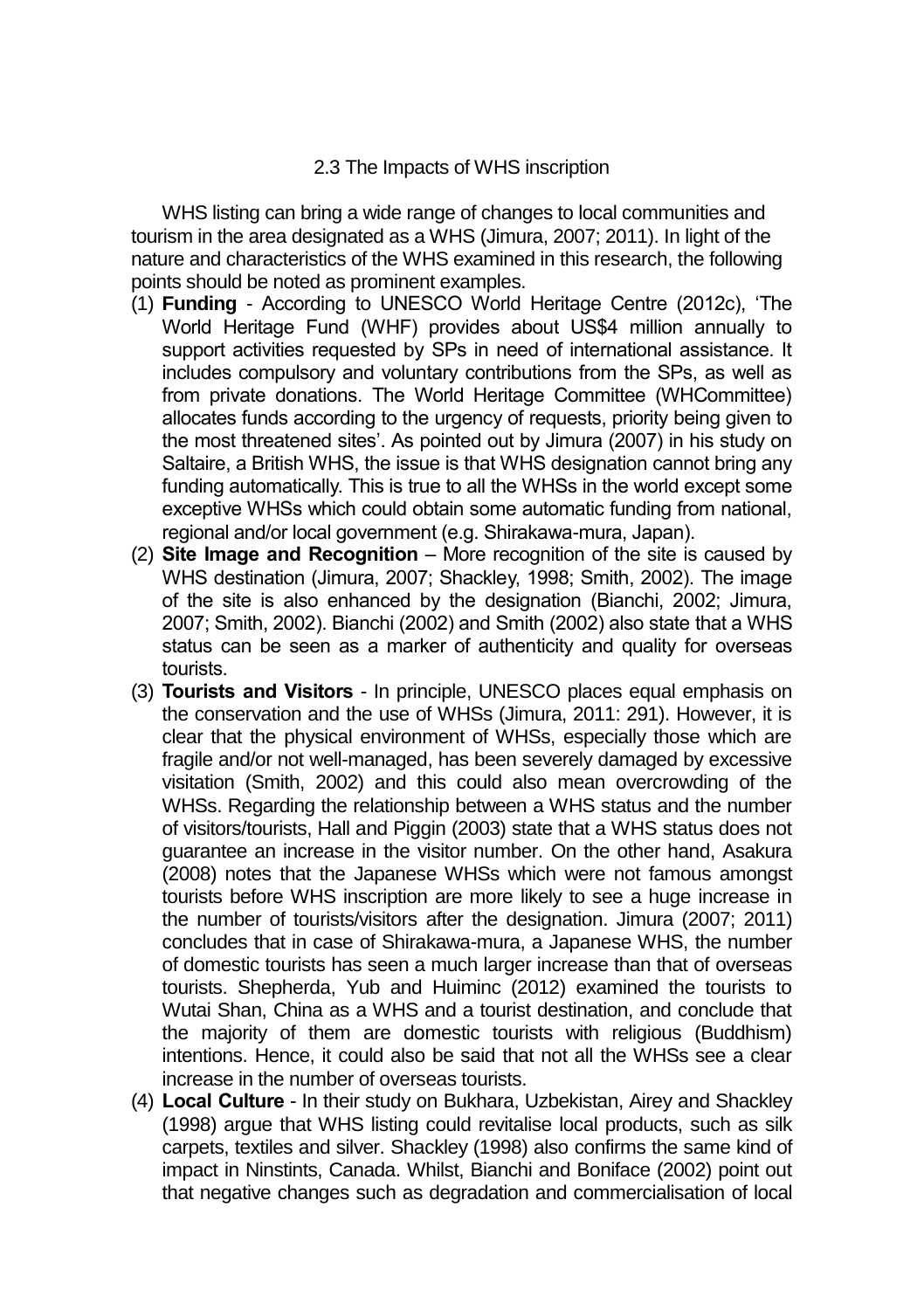culture might be caused as a result of enhanced publicity of the site by WHS inscription.

(5) **Local Identity, Community Spirit and Local Pride** - Shackley (1998) asserts that WHSs can be a centre of nationalism through the enhancement of identity. Jimura (2003) and Smith (2002) argue that WHS listing can enhance the ties among different agencies within the area designated as a WHS. This can be support by the result of the resident survey conducted by Jimura (2007) in Saltaire. 24.0% of the questionnaire respondents think the "feel" and spirit of the area has become stronger since WHS designation, whilst 12.0% think it has become weaker. However, the resident survey conducted by Jimura (2007) in Shirakawamura shows an opposite result. Only 5.4% of the questionnaire respondents think the "feel" and spirit of the area has become stronger since WHS inscription, whilst 47.3% think it has become weaker. For example, weakened neighbourly companionship and rise of materialism are the reason of this negative change (Jimura, 2007). WHS designation can also increase local people's pride in their culture (Evans, 2002; Shackley, 1998) and their place to live (Jimura, 2007; 2011).

This research will investigate the various impacts of WHS listing on (b) local communities and (c) tourism, pondering the issues stated above (Section 1) in "Sacred Sites and Pilgrimage Routes in the Kii Mountain Range".

## **3. Methodology**

As stated in Section 1, this research aims to look at the impacts of World Heritage Site (WHS) designation on the area designated as "Sacred Sites and Pilgrimage Routes in the Kii Mountain Range", and the impacts of WHS listing on (a) heritage management and conservation, (b) local communities and (c) tourism are explored in the research. Ideally, the primary data should be collected from both the host side (local people and experts in tourism and/or heritage management) and the guest side (tourists and visitors) should be collected in order to explore the topics specified in the above-mentioned research aim. The research; however, collect the primary data only from local experts in tourism and/or heritage management due to the constraints of labour and time, and tried to explore not only the facts but also their views towards the above-mentioned (a), (b) and (c). This weakness can be seen as a main limitation of the research. In light of the goal the research tries to achieve, the research should stem from interpretivism and adopts an inductive approach as the main research approach. This would mean that this research investigates mainly qualitative data rather than quantitative data.

The research deals with both primary and secondary data. The data collection methods for primary data are (i) visitation to the WHS as a visitor, (ii) observation of the WHS itself and tourists/visitors to there, (iii) scheduled indepth interviews with the experts (regional and local councils, tourist associations and visitor attractions), and (iv) ad hoc brief interviews with the front-line staff of the visitor attractions which did not get back to the researcher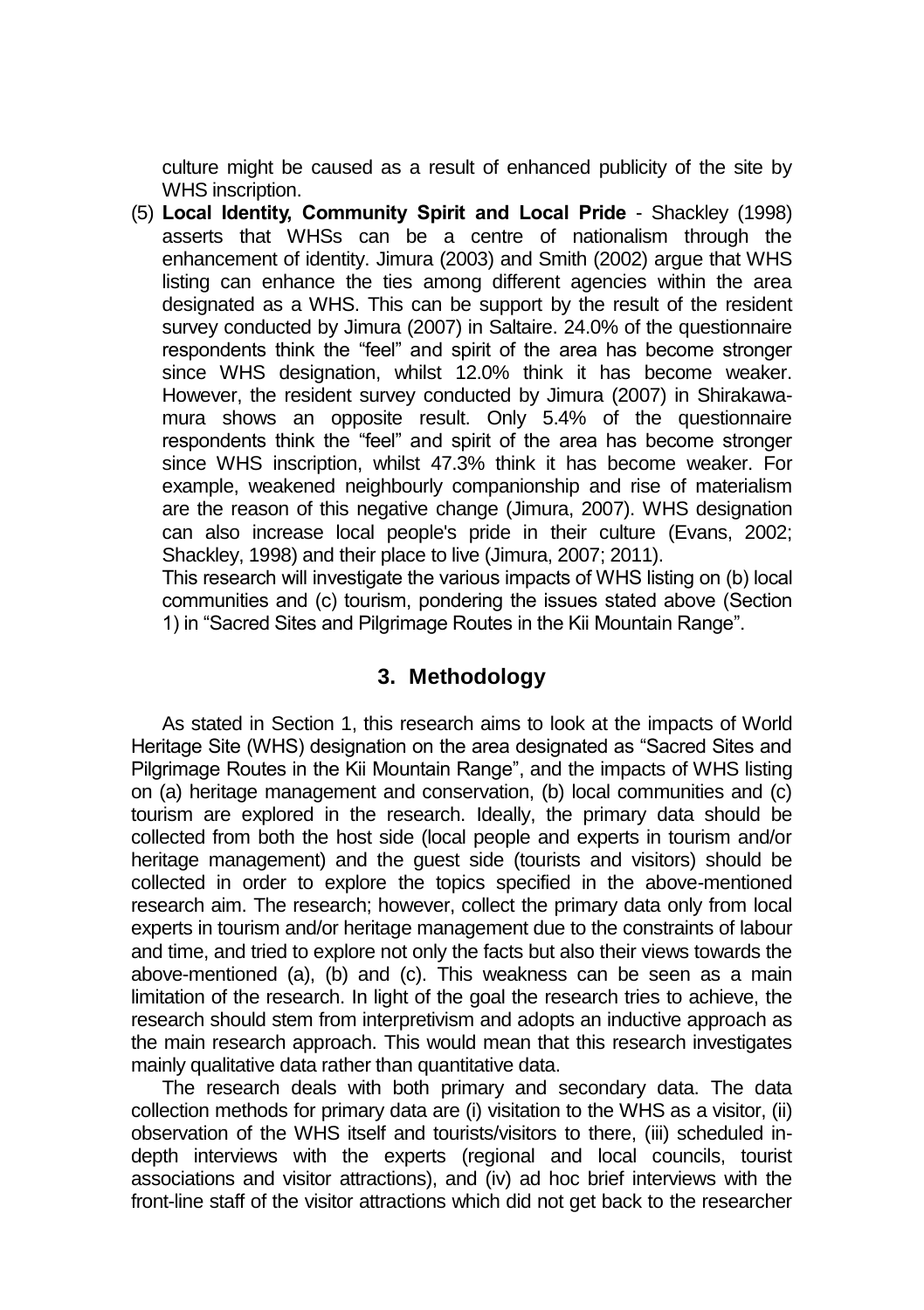when he had contacted them to make an appointment for an in-depth interviews. Of these, (iii) works as the main data collection method, and others work as supplementary data collection methods. On the other hand, the data collection method for secondary data are (v) collection of the resources available for visitors and general public at the WHS and on the websites, and (vi) collection of the resources available from the interviewees.

The fieldwork was conducted in August and September 2012. As a result of the fieldwork, the researcher visited three key areas in the WHS: Kumano Sanzan, Koya-san and Yoshino-yama (i). Observation was conducted at the main visitor attractions and pilgrimage routes in these key areas (E.g. Kumano Hongu Taisha, Kongobu-ji, Kinpusen-ji, and Daimon-zaka) (ii). Six in-depth interviews (iii) and two brief interviews (iv) were conducted. Through the process of (i) and (iii), a wide variety of the secondary data was also collected [(v) and (vi)]. All the in-depth interviews were recorded and the researcher transcribed each recorded interview for data analysis. The researcher took a note on the contents of brief interviews. The transcripts and notes are analysed manually by discourse analysis.

## **4. Initial Findings**

The data analysis has not been completed fully. Hence, only the initial findings from (iii) scheduled in-depth interviews with the experts are presented here.

(a) Heritage management and conservation

- Kumano Sanzan & Yoshino-yama: *'Our main concern is to lose a WHS status because of poor management and conservation of the WHS. We prohibit the new instalment of something artificial. For example, not the instalment of a new bridge but the restitution of footpaths should be done when footpaths in the WHS collapse'*.
- Kumano Sanzan: '*There is no automatic funding from public or private sector thanks to a WHS status'*. This is the same situation to WHS Saltaire, UK (Jimura, 2007), but different situation from WHS Ogimachi, Shirakawamura, Japan (Jimura, 2007).
- (b) Local communities
- Kumano Sanzan: '*The area, our place to live, designated as the WHS is a rural area. Usually there is nothing interesting in such a rural area. However, now the area has a WHS status. This means that the area is not just a rural area. Everybody knows WHSs and they are special. Hence, the WHS status is helpful when we introduce our place to live to people living outside the WHS. The level of our pride in our place to live has definitely increased. We feel that the WHS is a really strong brand*'. The positive impact of WHS designation on local people's pride in their place to live is confirmed from this statement. This result fits the studies of Jimura (2007; 2011).
- (c) Tourism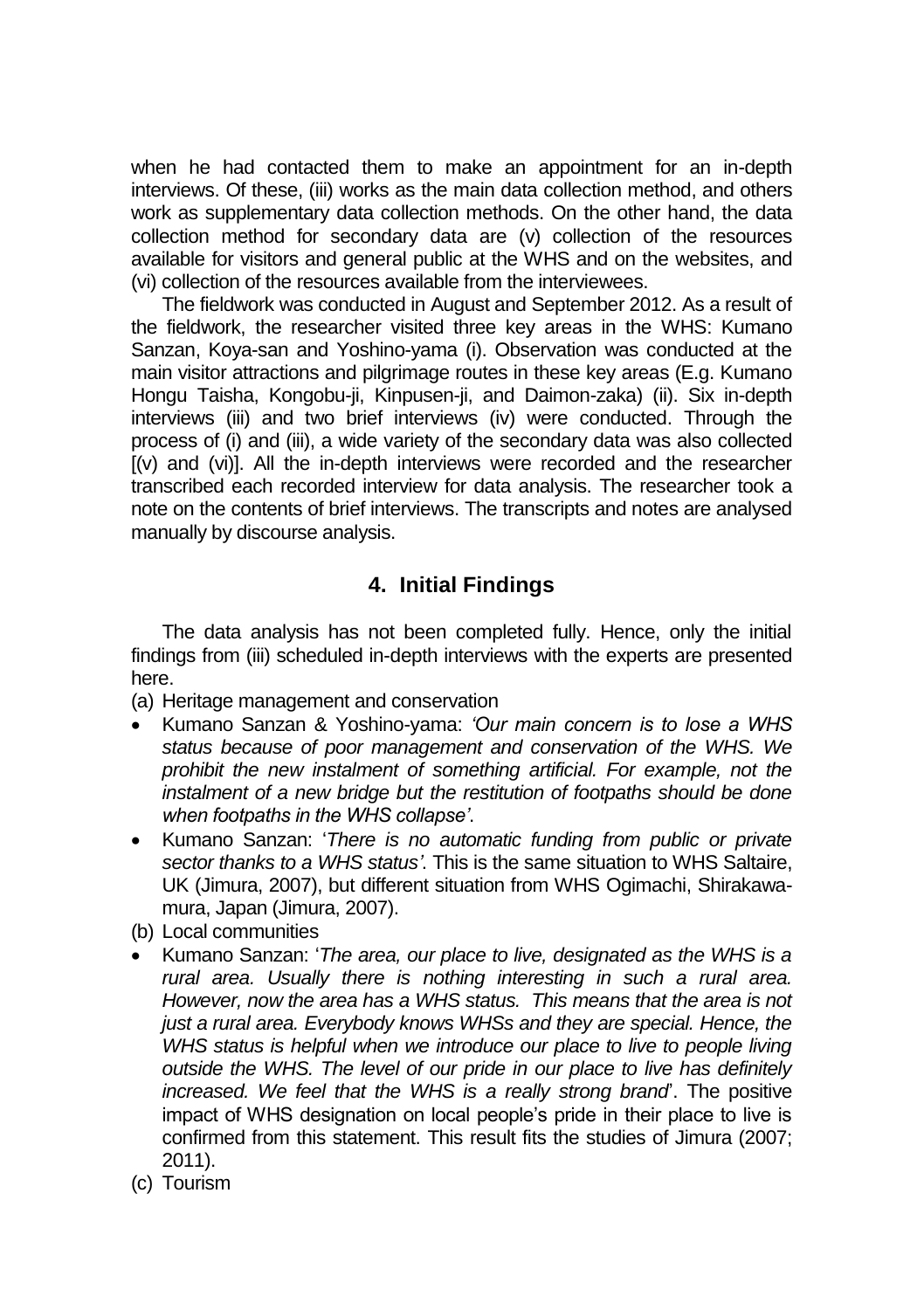Kumano Sanzan: '*The number of overseas tourists has increased since WHS designation in 2004. To meet their needs, we developed the brochures in English, Chinese and Korean*'. This result is different from the result of the studies of Jimura (2007; 2011) which look at WHS Ogimachi, although both of them are the cultural WHSs in Japan.

### **5. Conclusion at This Stage and Future Research Plan**

This research aims to investigate the impacts of WHS designation on the area designated as "Sacred Sites and Pilgrimage Routes in the Kii Mountain Range", Japan in terms of (a) heritage management and conservation, (b) local communities and (c) tourism. The data analysis has not been completed. Hence, only the initial findings are presented in Section 4. The amout of the findings is limited; however, it could be said that overall the impacts of WHS designation on the area insribred as the WHS are positive in terms of the above-stated (a), (b) and (c).

Four data collection methods for primary data and two data collection methods for secondary data are adopted in this research. Due to a wide variety of data collected through different data collection methods, on places/attractions, and with various interviewees; the data organisation and analysis stages have been taking a lot of time. Moreover, almost all the collected data are written in Japanese. First, therefore, the researcher needs to organise and analyse the data in Japanese in order to maintain subtle nuances of Japanese words, and need to translate the results of the data analysis from Japanese to English very carefully.

As of January 2013, the data organisation stage has been completed, and the data analysis has just started. Needless to say, all kinds of primary and secondary data have to be analysed carefully. Of the data collected through six different data collection methods, those collected though (iii) should be most important beacuse of the nature of the data. Hence, the data analysis will be proceeded focusing on the data collected through (iii) and considering the data collected by other data collection methods.

#### **Acknowledgement**

I am really grateful to Hannan University, Osaka, Japan for their extensive support for this research. They kindly invited me as a visiting researcher for one month in 2012, and generously gave an extensive financial and administrative supports to make the fieldwork for the research possible. I am also thankful to York St John University where I work as an academic member of staff. They allowed me to be physically absent from the University for one month to conduct the fieldwork in Japan, and also gave financial supports for my expenses spent within the UK.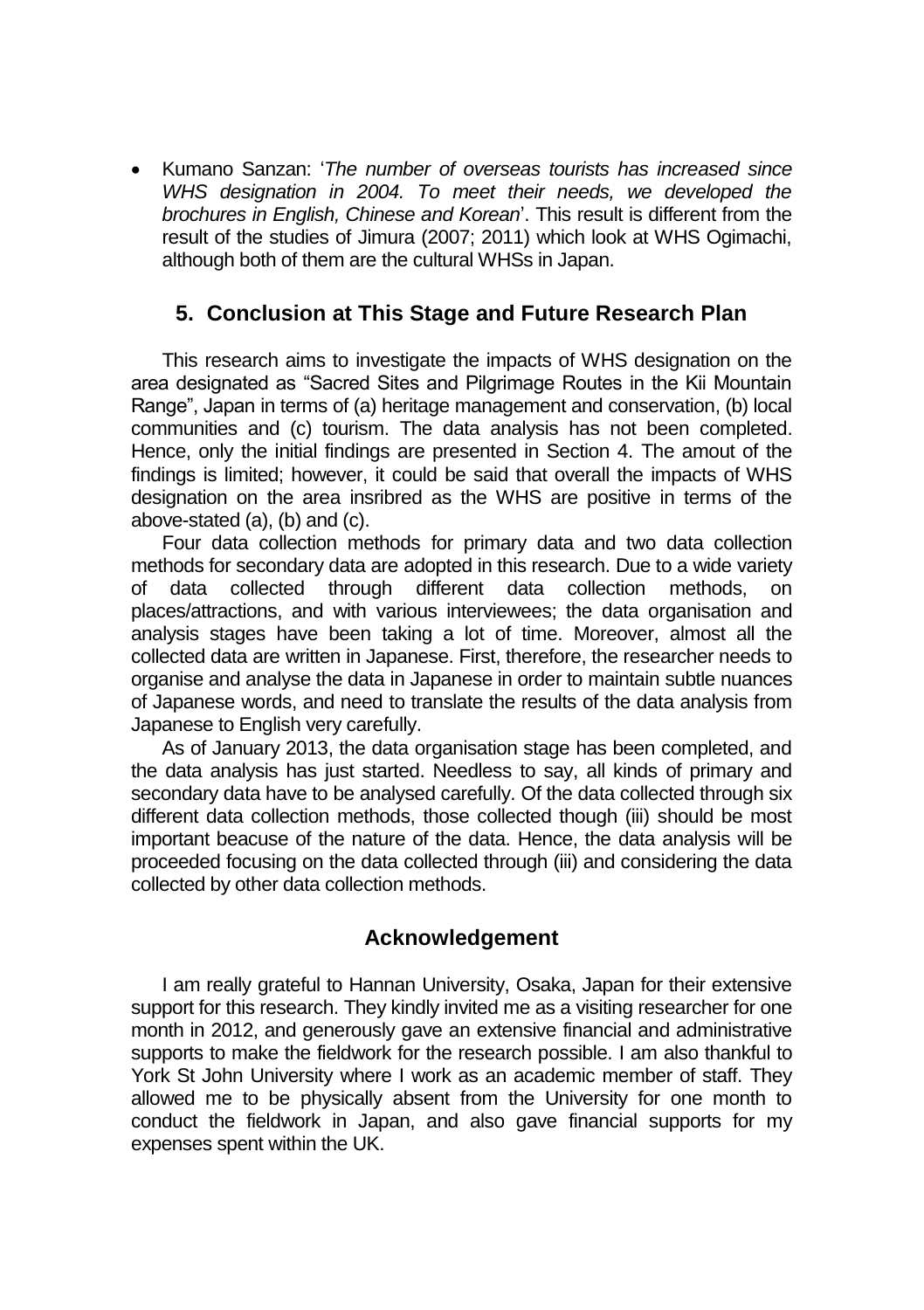## **6. References**

- 1. Airey, D. and Shackley, M. (1998). Bukhara (Uzbekistan): A former oasis town on the Silk Road. *In*: M. Shackley (Ed) *Visitor Management: Case studies from World Heritage Sites*, (pp.10-25). Oxford: Butterworth-Heinemann.
- 2. Asakura, S. (22-23 November 2008). Impacts of registration for world heritage in Japan. *In*: Japan Institute of Tourism Research (JITR). (Ed) *Proceedings of the 23rd JITR annual conference*, (pp. 329-332), Ueda, Japan. (In Japanese).
- 3. Bianchi, R. V. (2002). The Contested Landscape of World Heritage on a Tourist Island: The Case of Garajonay National Park, La Gomera. *International Journal of Heritage Studies*, 8 (2): 81-97.
- 4. Bianchi, R. and Boniface, P. (2002). Editorial: the politics of World Heritage. *International Journal of Heritage Studies*, 8 (2): 79-80.
- 5. Cooper, M. J. M., Ogata, M., and Eades, J. S. (2008). Heritage tourism in Japan - A synthesis and comment. *In*: B. Prideaux, D. J. Timothy, and K. Chon, (Eds) *Cultural and heritage tourism in Asia and the Pacific*, (pp. 107-117). London: Routledge
- 6. Evans, G. (2002). Living in a World Heritage City: stakeholders in the dialectic of the universal and particular. *International Journal of Heritage Studies*, 8 (2): 117-135.
- 7. Hall, C. M. and Piggin, R. (2003). World Heritage sites: managing the brand. *In*: A. Fyall, B. Garrod and A. Leask, (Eds) *Managing Visitor Attractions: New Direction*, (pp. 203-219). Oxford: Butterworth-Heinemann.
- 8. Jimura, T. (2007). *The impact of World Heritage Site designation on local communities – a comparative study of Ogimachi (Japan) and Saltaire (UK)*. Nottingham: Doctoral Thesis, Nottingham Trent University.
- 9. Jimura, T. (2011). The impact of world heritage site designation on local communities - A case study of Ogimachi, Shirakawa-mura, Japan. *Tourism Management*, 32 (2): 288-296.
- 10. Leask, A. (2006). World Heritage Site designation. *In*: A. Leask and A. Fyall (Eds) *Managing World Heritage Sites*, (pp. 5-19). Oxford: Butterworth-Heinemann.
- 11. Page, S. and Connell, J. (2009). *Tourism A Modern Synthesis* (3rd Edn). London: Thomson.
- 12. Shackley, M. (1998). Conclusions visitor management at cultural World Heritage Sites. *In*: M. Shackley (Ed) *Visitor Management: Case*